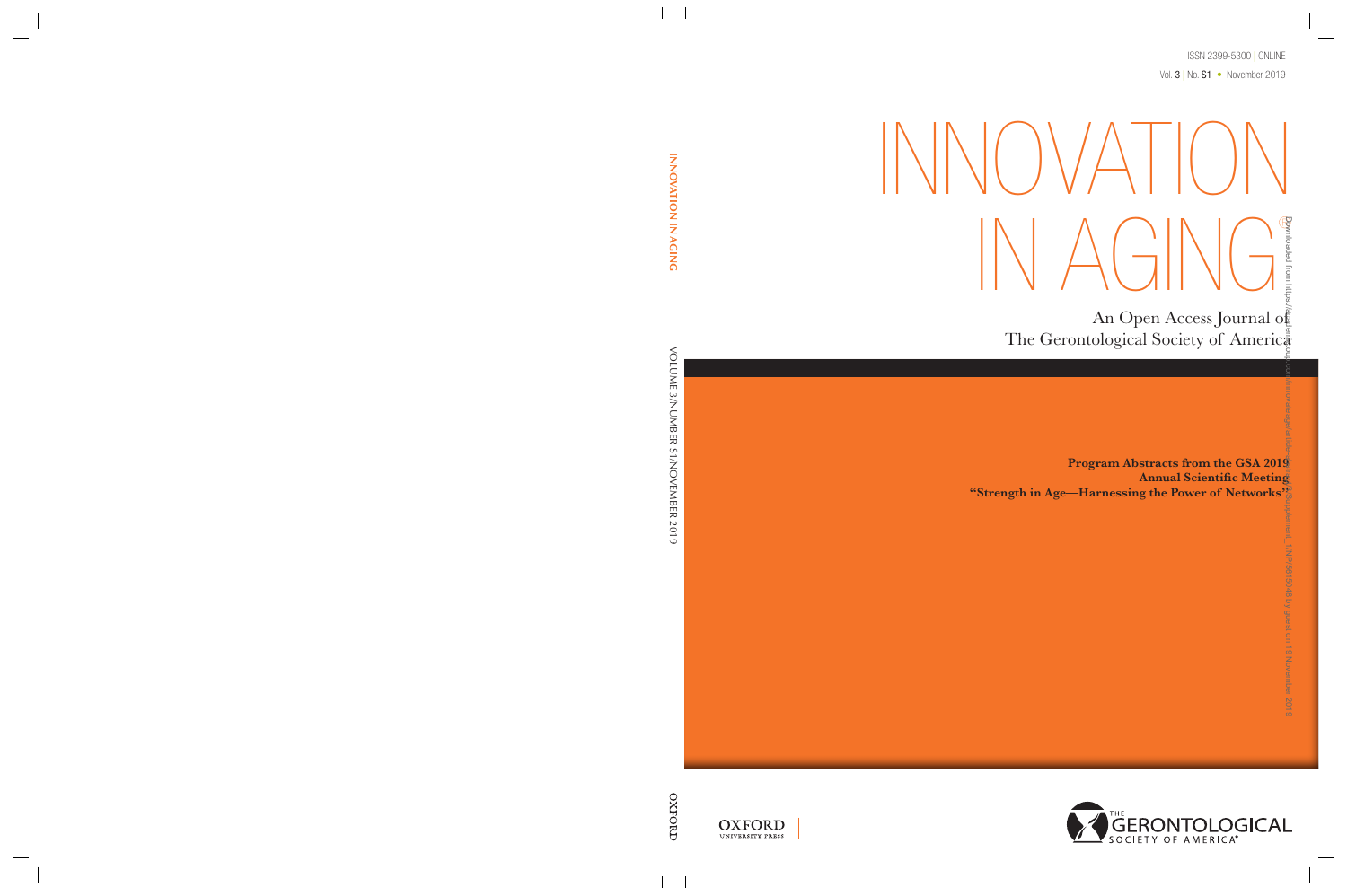# **INNOVATION IN AGING An Open Access Journal of The Gerontological Society of America**

#### **Laura P. Sands, PhD, FGSA Editor-in-Chief** Virginia Tech 230 Grove Lane (0555) Blacksburg, VA 24061 E-mail: lsands@vt.edu

**Steven M. Albert, PhD, FGSA Deputy Editor-in-Chief** University of Pittsburgh

**Christine E. Bishop, PhD, FGSA Associate Editor, Economics of Aging** Brandeis University

**Howard B. Degenholtz, PhD, FGSA Associate Editor, Long-Term Services and Supports** University of Pittsburgh

**Min-Ah Lee, PhD Associate Editor, Relationships & Well-Being** Chung-Ang University, South Korea

> **Richard Pak, PhD Associate Editor, Technology** Clemson University

**Alison Phinney, PhD, RN Associate Editor, Qualitative Research** University of British Columbia, Canada

**J. Tina Savla, PhD, FGSA Associate Editor, Methodology** Virginia Tech

**Karen Jung, MSW Managing Editor** The Gerontological Society of America 1220 L Street, NW, Suite 901 Washington, DC 20005 E-mail: ia@geron.org

> **J. Jill Suitor, PhD, FGSA Deputy Editor-in-Chief** Purdue University

**Jennifer Tehan Stanley, PhD Associate Editor, Psychological Sciences** University of Akron

**Roland J. Thorpe, Jr., PhD, FGSA Associate Editor, Minority Health/Health Disparities** Johns Hopkins Bloomberg School of Public Health

**Michael Weiner, MD, MPH Associate Editor, Health Outcomes Research and Informatics** Indiana University, Regenstrief Institute, Inc., and U.S. Department of Veterans Affairs

> **Elaine C. Wiersma, PhD Deputy Associate Editor, Qualitative Research** Lakehead University, Canada

**Jacqueline L. Angel, PhD, FGSA** The University of Texas at Austin

**Toni C. Antonucci, PhD, FGSA** University of Michigan

**Kenneth Covinsky, MD** University of California, San Francisco

**Kenneth F. Ferraro, PhD, FGSA** Purdue University

**Karl Pillemer, PhD, FGSA** Cornell University

**Wendy A. Rogers, PhD, FGSA** University of Illinois Urbana-Champaign

> **Richard Schulz, PhD, FGSA** University of Pittsburgh

# **PUBLICATIONS COMMITTEE**

**ADVISORY BOARD**

**Margie E. Lachman, PhD, FGSA, Chair**  Brandeis University **Panayiotis D. Tsitouras, MD, FGSA, Past Chair** University of Oklahoma

**Rozalyn M. Anderson, PhD, FGSA** University of Wisconsin-Madison **Debra Bakerjian, PhD, APRN, FAAN, FAANP, FGSA** 

University of California, Davis **Elizabeth J. Bergman, PhD**  Ithaca College

**Lisa K. Borrero, PhD**  University of Indianapolis **J. Scott Brown, PhD, FGSA** 

Miami University **Deborah Carr, PhD, FGSA** 

Boston University **Tamas Fulop, MD, PhD, FGSA** Université de Sherbrooke

**Judith L. Howe, PhD, DSW, FGSA** Mount Sinai School of Medicine **Derek M. Isaacowitz, PhD, FGSA** Northeastern University **Brian P. Kaskie, PhD** University of Iowa **Catheryn Koss, JD, PhD** California State University, Sacramento **David G. Le Couteur, FRACP, PhD** The University of Sydney **Skye N. Leedahl, PhD** University of Rhode Island **Robert T. Mankowski, PhD** University of Florida

**Suzanne Meeks, PhD, FGSA** University of Louisville **Anne B. Newman, MD, MPH, FGSA** University of Pittsburgh **Kushang V. Patel, PhD, MPH, FGSA** University of Washington **Miriam S. Rose, M.Ed.** Benjamin Rose Institute on Aging **Laura P. Sands, PhD, FGSA**  Virginia Tech **Amber Watts, PhD** The University of Kansas **Rong Yuan, MD, PhD** SIU School of Medicine

**Fellow of The Gerontological Society of America (FGSA)** 

# **OUP PRODUCTION DEPARTMENT**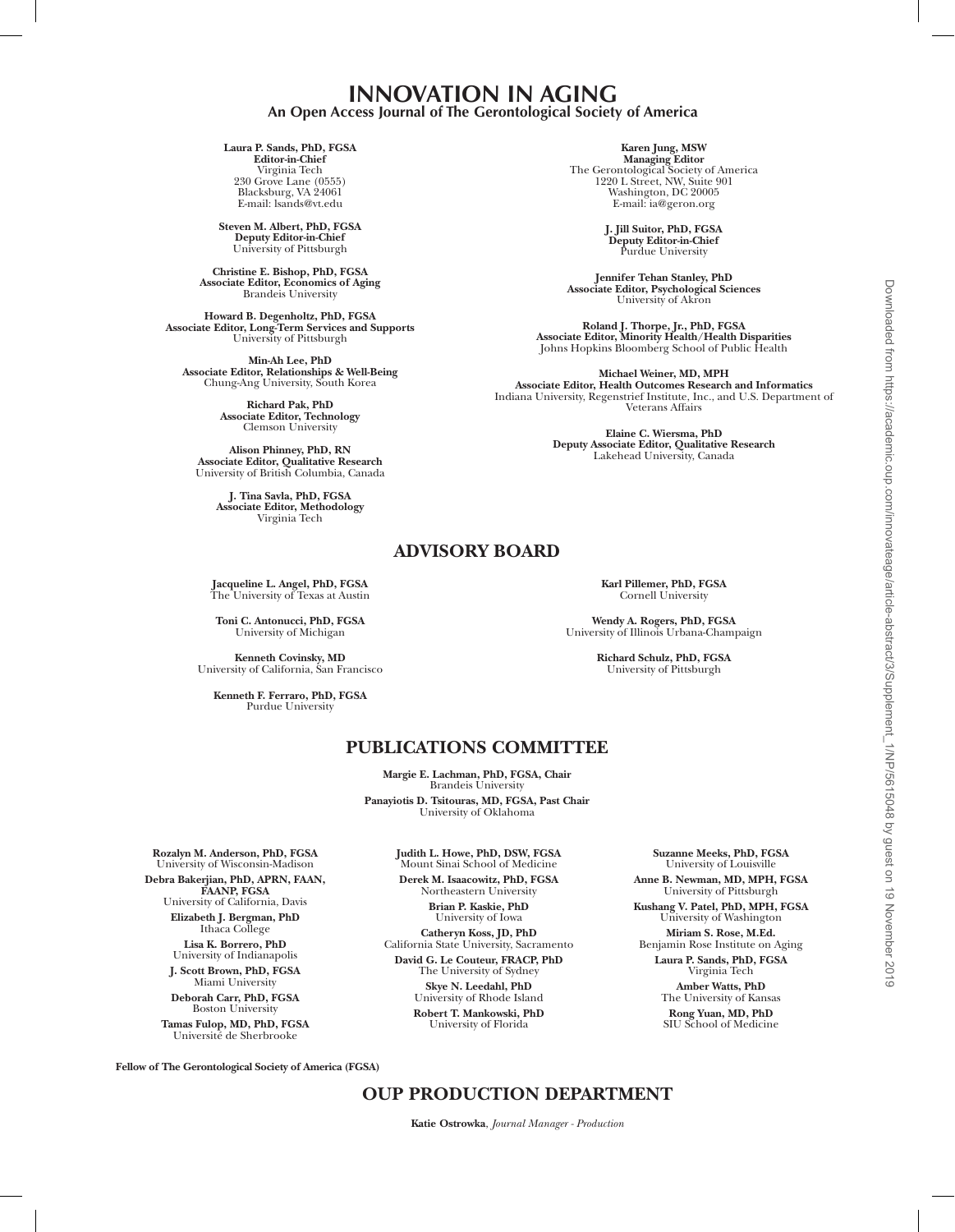# **THE GERONTOLOGIST INNOVATION IN AGING A Journal of The Gerontological Society of America An Open Access Journal of The Gerontological Society of America**

# **EDITORIAL BOARD**

Kathleen Abrahamson, RN, PhD, FGSA *University of Minnesota*  Purdue University

> amara A. Baker, PhD, PO.<br>University of Kansas **Tamara A. Baker, PhD, FGSA**

*Johns Hopkins University* **Scott R. Beach, PhD, FGSA** University of Pittsburgh *University of Denver*  **Sara J. Czaja, PhD, FGSA** University of Miami

Adam Davey, PhD, FGSA *West Virginia University* **Adam Davey, PhD, FGSA** University of Delaware, Newark

Virginia Commonwealth University **Nancy R. Gee, PhD**

*University of Denver* **Megan Gilligan, PhD** Were Ann Tehneen, PhD Iowa State University

*University of South Florida* **Mary Ann Johnson, PhD** University of Nebraska Lincoln

**Yoshinori Kamo, PhD** Louisiana State University

*Oregon State University*  **Giyeon Kim, PhD, FGSA** Chung-Ang University, South Korea

> *University of Wisconsin* **Hui Liu, PhD, FGSA** Michigan State University

Mariana López-Ortega, PhD, MPP *Boston University* National Institute of Geriatrics, National Institutes of Health, Mexico

> Allie Collins McLaughlin, PhD, North Carolina State University **Anne Collins McLaughlin, PhD**

*University of South Florida* **David A. Nace, MD, MPH** University of Pittsburgh

**Marcia Ory, PhD, FGSA** Texas A&M

Karen A. Roberto, PhD, FGSA *University of Iowa*  Virginia Tech

Florida State University **Miles G. Taylor, PhD, FGSA**

*University of Nebraska at Omaha*  **Robert Joseph Taylor, MSW, PhD** University of Michigan

Noah J. Webster, PhD *University of Colorado, Colorado Springs* University of Michigan

#### **Richard Winett, PhD** *Wayne State University* Virginia Tech

Brigham Young University *University of Southern California* **Anna Zajacova, PhD, FGSA Jeremy B. Yorgason, PhD** Brigham Young University

Western University, Canada

Fellow of The Gerontological Society of America (FGSA)